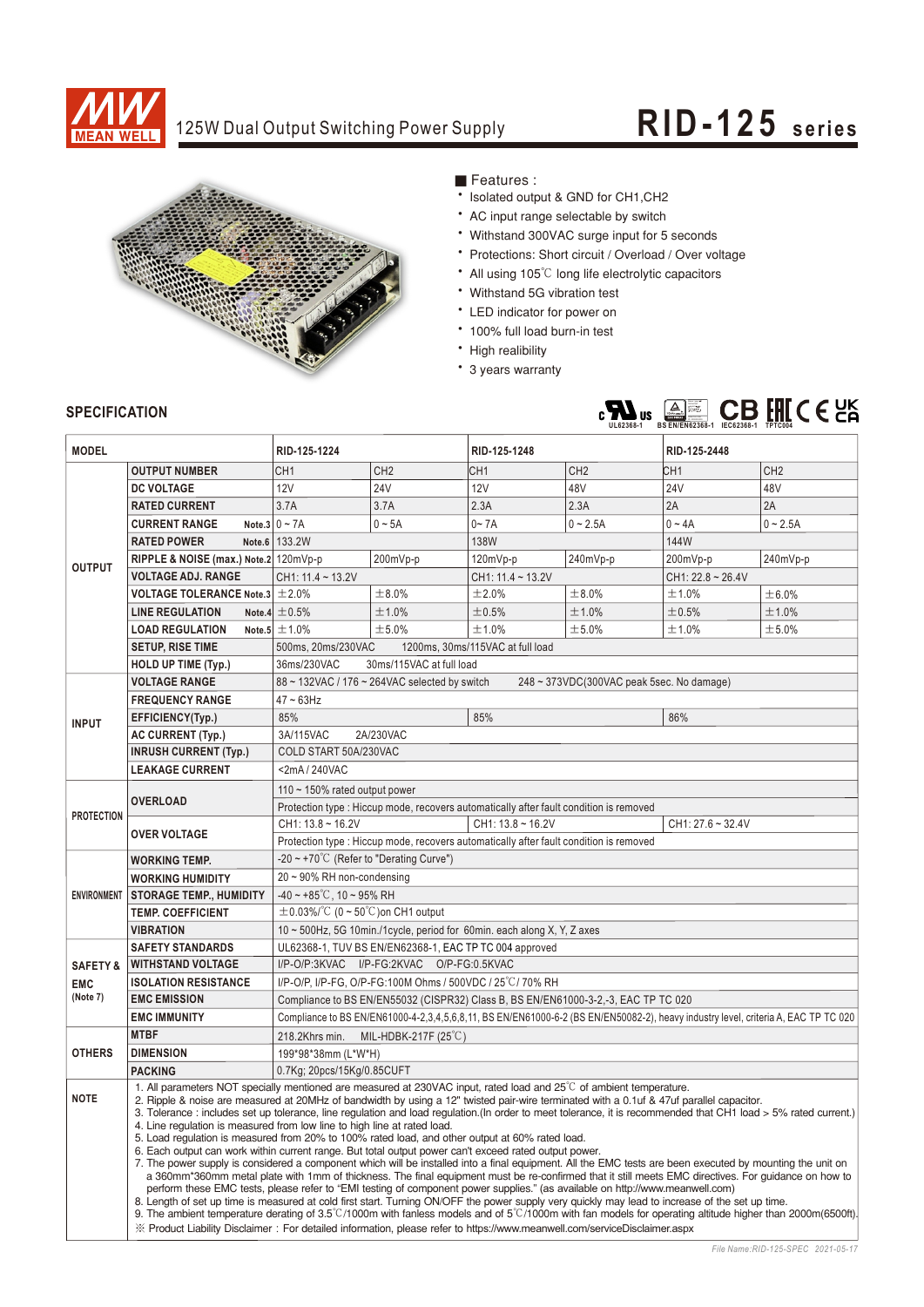

### 125W Dual Output Switching Power Supply

# **RID-125 seri es**



■ Features :

- \* Isolated output & GND for CH1, CH2
- AC input range selectable by switch
- Withstand 300VAC surge input for 5 seconds
- \* Protections: Short circuit / Overload / Over voltage
- 170% peak load for CH1
- All using 105°C long life electrolytic capacitors
- Withstand 5G vibration test
- LED indicator for power on
- \* 100% full load burn-in test
- High realibility
- \* 3 years warranty



### **SPECIFICATION**

| <b>MODEL</b>        |                                                                                                                                                                                                                                                                                                                                                                                                                                          | RID-125-1205                                                                                                                                |                     | RID-125-2405           |                 |  |  |  |
|---------------------|------------------------------------------------------------------------------------------------------------------------------------------------------------------------------------------------------------------------------------------------------------------------------------------------------------------------------------------------------------------------------------------------------------------------------------------|---------------------------------------------------------------------------------------------------------------------------------------------|---------------------|------------------------|-----------------|--|--|--|
|                     | <b>OUTPUT NUMBER</b>                                                                                                                                                                                                                                                                                                                                                                                                                     | CH <sub>1</sub>                                                                                                                             | CH <sub>2</sub>     | CH <sub>1</sub>        | CH <sub>2</sub> |  |  |  |
|                     | <b>DC VOLTAGE</b>                                                                                                                                                                                                                                                                                                                                                                                                                        | 12V                                                                                                                                         | 5V                  | <b>24V</b>             | 5V              |  |  |  |
|                     | <b>RATED CURRENT</b>                                                                                                                                                                                                                                                                                                                                                                                                                     | 9.2A                                                                                                                                        | 3A                  | 4.6A                   | 3A              |  |  |  |
|                     | <b>CURRENT RANGE</b>                                                                                                                                                                                                                                                                                                                                                                                                                     | Note 6 $0 \sim 10.5$ A                                                                                                                      | $0 - 3A$            | $0 - 5.3A$             | $0 - 3A$        |  |  |  |
|                     | <b>PEAK LOAD</b>                                                                                                                                                                                                                                                                                                                                                                                                                         | Note.9 15.6A                                                                                                                                | 3A                  | 7.8A                   | 3A              |  |  |  |
|                     | <b>RATED POWER</b>                                                                                                                                                                                                                                                                                                                                                                                                                       | 125.4W                                                                                                                                      |                     | 125.4W                 |                 |  |  |  |
| <b>OUTPUT</b>       | RIPPLE & NOISE (max.) Note.2 120mVp-p                                                                                                                                                                                                                                                                                                                                                                                                    | 80mVp-p                                                                                                                                     |                     | 120mVp-p<br>80mVp-p    |                 |  |  |  |
|                     | <b>VOLTAGE ADJ. RANGE</b>                                                                                                                                                                                                                                                                                                                                                                                                                | CH1: 11.4 ~ 13.2V                                                                                                                           |                     | $CH1: 22.8 \sim 26.4V$ |                 |  |  |  |
|                     | VOLTAGE TOLERANCE Note.3 $\pm$ 2.0%                                                                                                                                                                                                                                                                                                                                                                                                      |                                                                                                                                             | ±3.0%               | ±2.0%                  | ±3.0%           |  |  |  |
|                     | <b>LINE REGULATION</b>                                                                                                                                                                                                                                                                                                                                                                                                                   | Note.4 $\pm$ 0.5%                                                                                                                           | $\pm 0.5\%$         | ±0.5%                  | $\pm 0.5\%$     |  |  |  |
|                     | <b>LOAD REGULATION</b>                                                                                                                                                                                                                                                                                                                                                                                                                   | Note.5 $\pm$ 1.0%                                                                                                                           | ±2.0%               | ±1.0%                  | ±2.0%           |  |  |  |
|                     | <b>SETUP, RISE TIME</b>                                                                                                                                                                                                                                                                                                                                                                                                                  | 500ms, 20ms/230VAC<br>1200ms, 30ms/115VAC at full load                                                                                      |                     |                        |                 |  |  |  |
|                     | <b>HOLD UP TIME (Typ.)</b>                                                                                                                                                                                                                                                                                                                                                                                                               | 35ms/230VAC<br>30ms/115VAC at full load                                                                                                     |                     |                        |                 |  |  |  |
|                     | <b>VOLTAGE RANGE</b>                                                                                                                                                                                                                                                                                                                                                                                                                     | 88 ~ 132VAC / 176 ~ 264VAC selected by switch<br>248 ~ 373VDC(300VAC peak 5sec., no damage)                                                 |                     |                        |                 |  |  |  |
|                     | <b>FREQUENCY RANGE</b>                                                                                                                                                                                                                                                                                                                                                                                                                   | $47 - 63$ Hz                                                                                                                                |                     |                        |                 |  |  |  |
| <b>INPUT</b>        | EFFICIENCY(Typ.)                                                                                                                                                                                                                                                                                                                                                                                                                         | 80%                                                                                                                                         |                     | 83%                    |                 |  |  |  |
|                     | <b>AC CURRENT (Typ.)</b>                                                                                                                                                                                                                                                                                                                                                                                                                 | 2A/230VAC<br>3A/115VAC                                                                                                                      |                     |                        |                 |  |  |  |
|                     | <b>INRUSH CURRENT (Typ.)</b>                                                                                                                                                                                                                                                                                                                                                                                                             | COLD START 50A/230VAC                                                                                                                       |                     |                        |                 |  |  |  |
|                     | <b>LEAKAGE CURRENT</b>                                                                                                                                                                                                                                                                                                                                                                                                                   | <2mA/240VAC                                                                                                                                 |                     |                        |                 |  |  |  |
|                     | <b>OVERLOAD</b>                                                                                                                                                                                                                                                                                                                                                                                                                          | >165% rated output power                                                                                                                    |                     |                        |                 |  |  |  |
| <b>PROTECTION</b>   |                                                                                                                                                                                                                                                                                                                                                                                                                                          | Protection type : Hiccup mode, recovers automatically after fault condition is removed                                                      |                     |                        |                 |  |  |  |
|                     | <b>OVER VOLTAGE</b>                                                                                                                                                                                                                                                                                                                                                                                                                      | CH1: 13.8~16.2V<br>$CH1: 27.6 - 32.4V$                                                                                                      |                     |                        |                 |  |  |  |
|                     |                                                                                                                                                                                                                                                                                                                                                                                                                                          | Protection type : Hiccup mode, recovers automatically after fault condition is removed                                                      |                     |                        |                 |  |  |  |
| <b>ENVIRONMENT</b>  | <b>WORKING TEMP.</b>                                                                                                                                                                                                                                                                                                                                                                                                                     | -25 ~ +70 $\degree$ C (Refer to "Derating Curve")                                                                                           |                     |                        |                 |  |  |  |
|                     | <b>WORKING HUMIDITY</b>                                                                                                                                                                                                                                                                                                                                                                                                                  | $20 \sim 90\%$ RH non-condensing                                                                                                            |                     |                        |                 |  |  |  |
|                     | <b>STORAGE TEMP., HUMIDITY</b>                                                                                                                                                                                                                                                                                                                                                                                                           | $-40 \sim +85^{\circ}$ C, 10 ~ 95% RH                                                                                                       |                     |                        |                 |  |  |  |
|                     | <b>TEMP. COEFFICIENT</b>                                                                                                                                                                                                                                                                                                                                                                                                                 | $\pm$ 0.03%/°C (0 ~ 50°C) on CH1 output                                                                                                     |                     |                        |                 |  |  |  |
|                     | <b>VIBRATION</b>                                                                                                                                                                                                                                                                                                                                                                                                                         | 10 ~ 500Hz, 5G 10min./1cycle, period for 60min. each along X, Y, Z axes                                                                     |                     |                        |                 |  |  |  |
|                     | <b>SAFETY STANDARDS</b>                                                                                                                                                                                                                                                                                                                                                                                                                  | UL62368-1, TUV BS EN/EN62368-1, EAC TP TC 004 approved                                                                                      |                     |                        |                 |  |  |  |
| <b>SAFETY &amp;</b> | <b>WITHSTAND VOLTAGE</b>                                                                                                                                                                                                                                                                                                                                                                                                                 | I/P-O/P:3KVAC I/P-FG:2KVAC O/P-FG:0.5KVAC                                                                                                   |                     |                        |                 |  |  |  |
| <b>EMC</b>          | <b>ISOLATION RESISTANCE</b>                                                                                                                                                                                                                                                                                                                                                                                                              | I/P-O/P, I/P-FG, O/P-FG:100M Ohms / 500VDC / 25 °C / 70% RH                                                                                 |                     |                        |                 |  |  |  |
| (Note 7)            | <b>EMC EMISSION</b>                                                                                                                                                                                                                                                                                                                                                                                                                      | Compliance to BS EN/EN55032 (CISPR32) Class B, BS EN/EN61000-3-2,-3, EAC TP TC 020                                                          |                     |                        |                 |  |  |  |
|                     | <b>EMC IMMUNITY</b>                                                                                                                                                                                                                                                                                                                                                                                                                      | Compliance to BS EN/EN61000-4-2,3,4,5,6,8,11, BS EN/EN61000-6-2 (BS EN/EN50082-2), heavy industry level, criteria A, EAC TP TC 020          |                     |                        |                 |  |  |  |
| <b>OTHERS</b>       | <b>MTBF</b>                                                                                                                                                                                                                                                                                                                                                                                                                              | 218.2Khrs min.<br>MIL-HDBK-217F (25°C)                                                                                                      |                     |                        |                 |  |  |  |
|                     | <b>DIMENSION</b>                                                                                                                                                                                                                                                                                                                                                                                                                         |                                                                                                                                             | 199*98*38mm (L*W*H) |                        |                 |  |  |  |
|                     | <b>PACKING</b>                                                                                                                                                                                                                                                                                                                                                                                                                           | 0.7Kg; 20pcs/15Kg/0.85CUFT                                                                                                                  |                     |                        |                 |  |  |  |
| <b>NOTE</b>         | 1. All parameters NOT specially mentioned are measured at 230VAC input, rated load and 25°C of ambient temperature.<br>2. Ripple & noise are measured at 20MHz of bandwidth by using a 12" twisted pair-wire terminated with a 0.1uf & 47uf parallel capacitor.                                                                                                                                                                          |                                                                                                                                             |                     |                        |                 |  |  |  |
|                     |                                                                                                                                                                                                                                                                                                                                                                                                                                          |                                                                                                                                             |                     |                        |                 |  |  |  |
|                     | 3. Tolerance: includes set up tolerance, line regulation and load regulation.<br>4. Line regulation is measured from low line to high line at rated load.                                                                                                                                                                                                                                                                                |                                                                                                                                             |                     |                        |                 |  |  |  |
|                     | 5. Load regulation is measured from 20% to 100% rated load, and other output at 60% rated load.<br>6. Each output can work within current range. But total output power can't exceed rated output power.                                                                                                                                                                                                                                 |                                                                                                                                             |                     |                        |                 |  |  |  |
|                     | 7. The power supply is considered a component which will be installed into a final equipment. All the EMC tests are been executed by mounting the unit on                                                                                                                                                                                                                                                                                |                                                                                                                                             |                     |                        |                 |  |  |  |
|                     | a 360mm*360mm metal plate with 1mm of thickness. The final equipment must be re-confirmed that it still meets EMC directives. For guidance on how to<br>perform these EMC tests, please refer to "EMI testing of component power supplies." (as available on http://www.meanwell.com)<br>8. Length of set up time is measured at cold first start. Turning ON/OFF the power supply very quickly may lead to increase of the set up time. |                                                                                                                                             |                     |                        |                 |  |  |  |
|                     |                                                                                                                                                                                                                                                                                                                                                                                                                                          |                                                                                                                                             |                     |                        |                 |  |  |  |
|                     | 9. 10% duty cycle maximum within every second. Average output power should not exceed the rated power.                                                                                                                                                                                                                                                                                                                                   | 10. The ambient temperature derating of 3.5°C/1000m with fanless models and of 5°C/1000m with fan models for operating altitude higher than |                     |                        |                 |  |  |  |
|                     | 2000m(6500ft).                                                                                                                                                                                                                                                                                                                                                                                                                           |                                                                                                                                             |                     |                        |                 |  |  |  |
|                     | X Product Liability Disclaimer: For detailed information, please refer to https://www.meanwell.com/serviceDisclaimer.aspx                                                                                                                                                                                                                                                                                                                |                                                                                                                                             |                     |                        |                 |  |  |  |